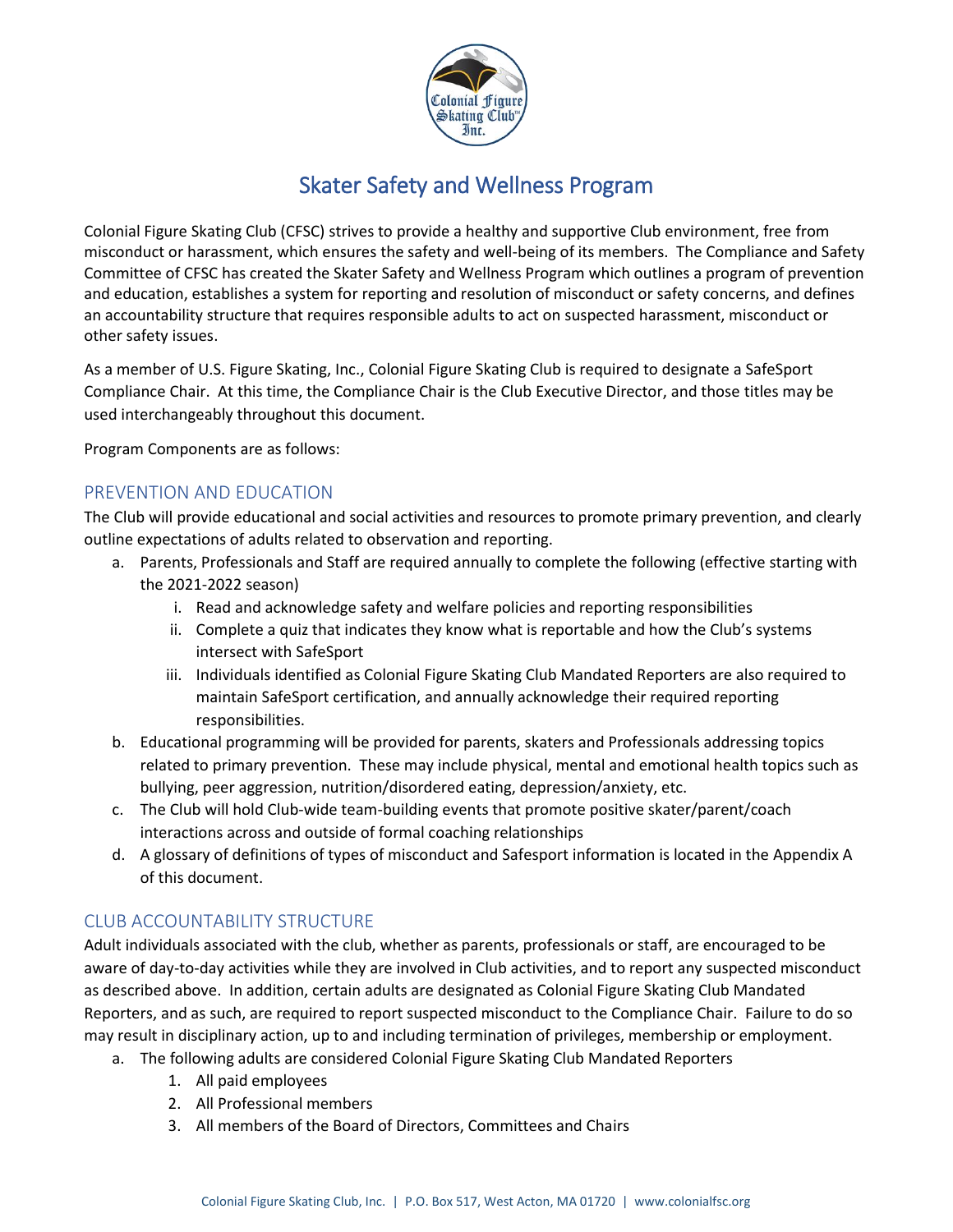

- 4. In addition, parents, whether or not they are Mandated Reporters, are always encouraged to be vigilant; the "eyes and ears" looking out for skaters
- b. Suspected misconduct must be reported immediately, within 48 hours of the Reporter becoming aware or suspicious of wrongdoing.

#### REPORTING

An online reporting portal is available [Colonial Report Form](https://forms.gle/knk4jmQr4soie41f8) on the Colonial website. Individuals may also report any concerns regarding the safety of skaters or others by calling or emailing the Club's SafeSport Compliance Chair, Patty Flanagan at 978-263-3450, [patty@colonialfsc.com](mailto:patty@colonialfsc.com) .

- a. As a member of U.S. Figure Skating, Inc., Colonial complies with all USFS and U.S. Center for SafeSport requirements, and encourages our members to visi[t https://www.usfigureskating.org/](https://www.usfigureskating.org/) and <https://www.usfigureskating.org/safesport> to learn more about Safesport requirements, policies and procedures.
- b. Misconduct that includes the types of actions listed below must be reported to USFS. Any claim that is subject to US Center for SafeSport reporting requirements must also be reported to that body. It is strongly recommended that these also be reported to CFSC, to ensure that internal processes are followed to promote safety at a Club level. If a report is first placed with CFSC, the USFS or SafeSport report may be placed by the Executive Director or the initial reporting party. Please see the Reporting [Requirements and Recommendations](#page-2-0) Chart below.
	- i. Sexual misconduct
	- ii. Physical misconduct
	- iii. Emotional misconduct
	- iv. Bullying, threats and harassment
	- v. Hazing
	- vi. Willfully tolerating misconduct
- c. All individuals, regardless of membership with CFSC or U.S. Figure Skating, are encouraged to report suspected ethical violations and violations of SafeSport.
- d. All responsible adults in the club are expected to follow this reporting protocol to ensure that any claim of bullying, abusive or harmful behavior toward a child is reported and investigated. Note that interpersonal conflict between adults may be harmful to children, and this should also be reported, even if the behavior is not directed specifically toward a child.
- e. Physical safety concerns not related to behavior may also be reported using the online portal, by email, phone or in person.
- f. Expanded flowcharts describing reporting and resolution processes of US Center for SafeSport, USFS, PSA and Colonial are in the attached Appendix B.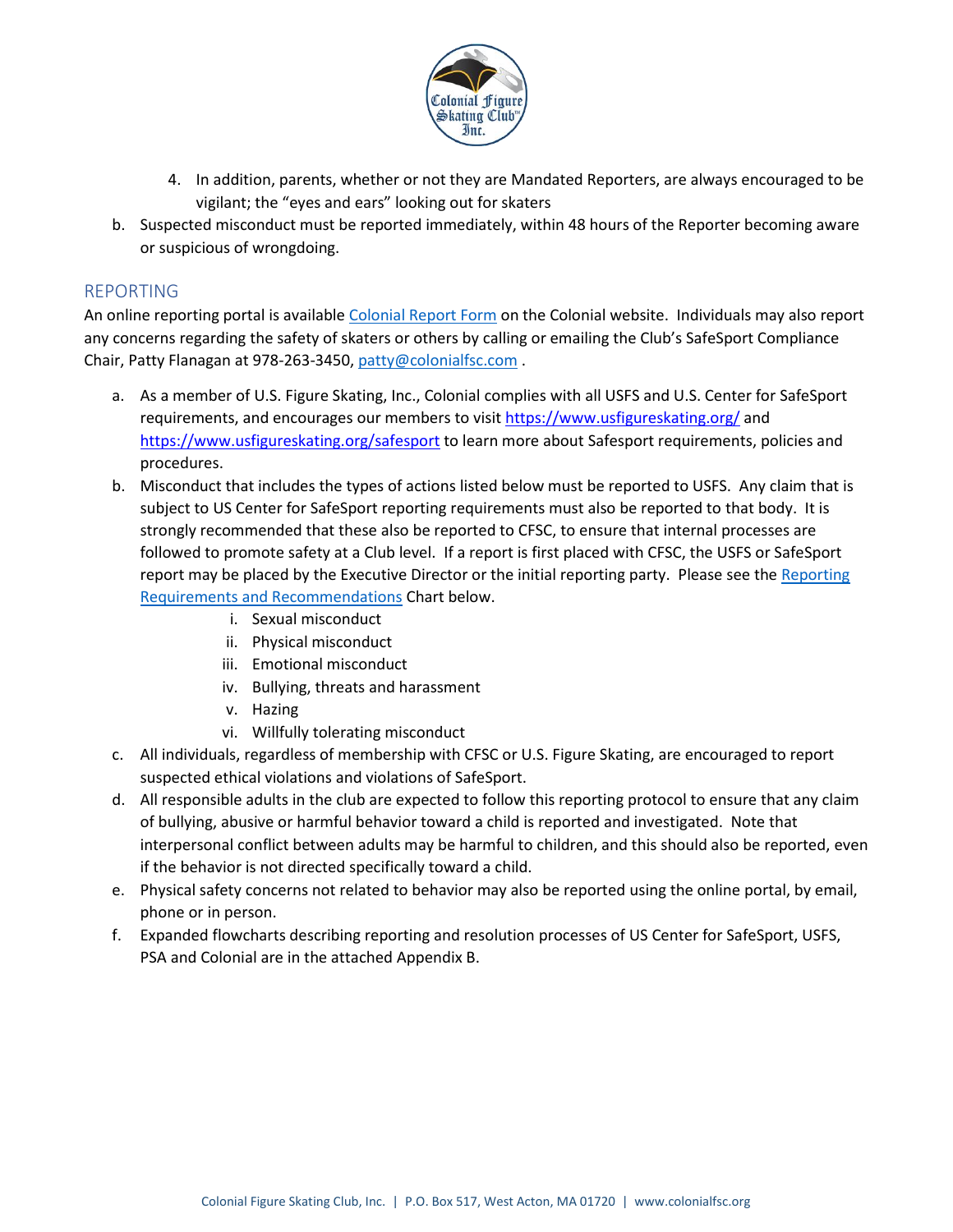

## <span id="page-2-0"></span>REPORTING REQUIREMENTS AND RECOMMENDATIONS

|                          |                                         | <b>TYPE OF VIOLATION OR CONCERN</b>  |                                               |                                                                             |                                                                                                 |                                |
|--------------------------|-----------------------------------------|--------------------------------------|-----------------------------------------------|-----------------------------------------------------------------------------|-------------------------------------------------------------------------------------------------|--------------------------------|
|                          |                                         | Sexual Abuse or                      | Safesport NOT<br>involving Sexual<br>Abuse or | Violations of<br>USFS Code of<br>Ethics, Code or<br>Conduct,<br>Conflict of | Professional<br><b>Skaters</b><br>Association<br>violation of<br>Code of Ethics<br>or Tenets of | On-Ice Safety or<br>Club Rules |
|                          | U.S. Center for Safesport               | <b>Misconduct</b><br><b>REQUIRED</b> | <b>Misconduct</b>                             | Interest                                                                    | Professionalism                                                                                 | Violation                      |
|                          | U.S. Figure Skating                     |                                      | <b>REQUIRED</b>                               | <b>REQUIRED</b>                                                             |                                                                                                 |                                |
| <b>ORGANIZATION</b><br>p | <b>Professional Skaters Association</b> |                                      |                                               |                                                                             | <b>REQUIRED</b>                                                                                 |                                |
|                          | Local Law Enforcement                   | <b>MAY BE</b><br><b>REQUIRED</b>     | <b>MAY BE</b><br><b>REQUIRED</b>              |                                                                             |                                                                                                 |                                |
|                          | Parent/Guardian or Trusted<br>Adult     | Encouraged                           | Encouraged                                    | Encouraged                                                                  | Encouraged                                                                                      | Encouraged                     |
|                          | <b>Colonial Figure Skating Club</b>     | Encouraged                           | Encouraged                                    | Encouraged                                                                  | Encouraged                                                                                      | Encouraged                     |
|                          |                                         | <b>CFSC Mandated</b>                 | <b>CFSC Mandated</b>                          | <b>CFSC Mandated</b>                                                        | <b>CFSC Mandated</b>                                                                            | <b>CFSC Mandated</b>           |
| <b>REPORT</b>            |                                         | Reporters                            | Reporters                                     | Reporters                                                                   | Reporters                                                                                       | Reporters                      |
|                          |                                         | <b>REQUIRED</b>                      | <b>REQUIRED</b>                               | <b>REQUIRED</b>                                                             | <b>REQUIRED</b>                                                                                 | <b>REQUIRED</b>                |

#### RESOLUTION

Reports submitted to Colonial will be acknowledged and addressed by the Executive Director/Safesport Compliance Chair within 3 days of receipt. The following procedures will be observed to ensure that there is a timely and fair resolution that provides for skater safety and privacy of all involved individuals.

- a. Compliance Chair will contact the reporting person to acknowledge receipt and learn any additional details as needed.
- b. If applicable, Compliance Chair will delegate investigation and resolution to the appropriate Committee (e.g. an on-ice rules violation may be addressed by the Rules or Professionals Committee, in conjunction with the Executive Director)
- c. Compliance Chair will investigate, seeking outside counsel (legal or other) as needed.
- d. Internal Club investigation must be completed within 14 days; however, in the event of a USFS or SafeSport complaint, resolution by that body may take a longer time.
- e. Resolution must be documented in confidential Club files, and communicated to involved parties, preserving privacy of those involved, especially children.
- f. If the Compliance Chair determines that there has been wrongdoing, the Executive Director will implement one or more of the following:
	- 1. Concrete resolution to physical safety concern not related to behavior.
	- 2. Informal counseling, education or support to reinforce training and promote proper behavior
	- 3. Verbal warning/counseling with action plan. May include formal monitoring or mentoring.
	- 4. Written warning with action plan. May include probation or suspension.
	- 5. Revocation of membership.
- g. In the event of probation, suspension or membership revocation, the Compliance Chair will consult with the Executive Committee of the Board of Directors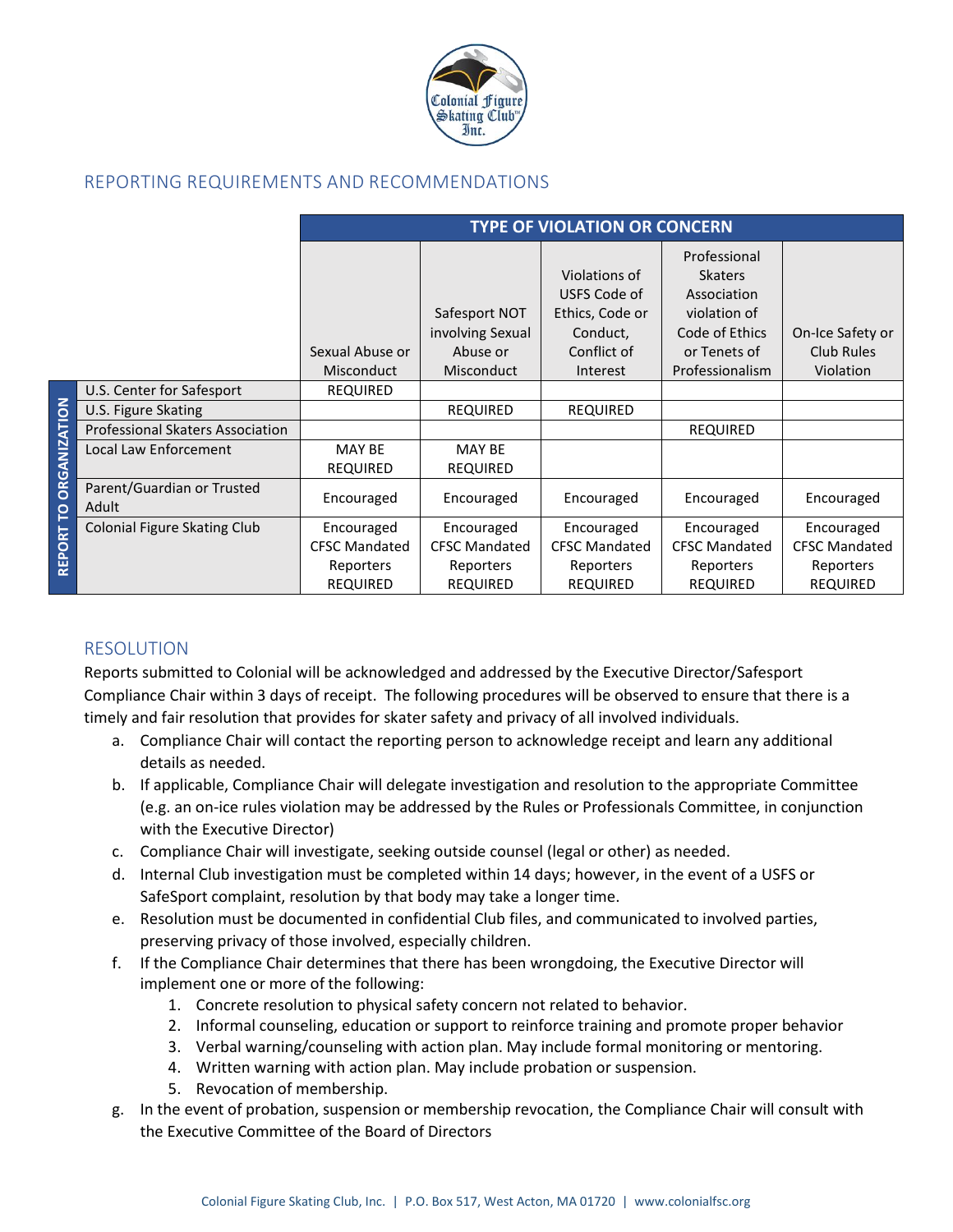

### CHECKS & BALANCES

To ensure transparency and adherence to these policies and procedures, the Compliance Chair will report monthly to the Board of Directors. The report will include the # (if any) of reports received, the nature of misconduct reported, whether or not they have also been reported to USFS, SafeSport or other authorities, and the status of the investigation and resolution. The report will NOT include names of the reporter or any involved individuals nor specific details of the allegations. In the event it is necessary to share additional details or personal information, this will

### BAD-FAITH REPORTING

A report of abuse, misconduct or other violation that is malicious, frivolous or made in bad faith is prohibited. Such reports will be considered a violation of CFSC and SafeSport policies, and grounds for disciplinary action. Depending on the nature of the allegation, a person making a bad-faith report may also be subject to civil and/or criminal proceedings.

### WHISTLEBLOWER PROTECTION

Regardless of whether the allegation is proven, CFSC will support the reporting person and their right to express concerns in good faith. CFSC will not allow or tolerate attempts from any individual to retaliate, punish or in any way harm an individual who reports a concern in good faith. Any such retaliatory actions may be grounds for disciplinary action.

APPENDICES APPENDIX A: Glossary of Terms APPENDIX B: Useful links APPENDIX C: Hard-copy report form sample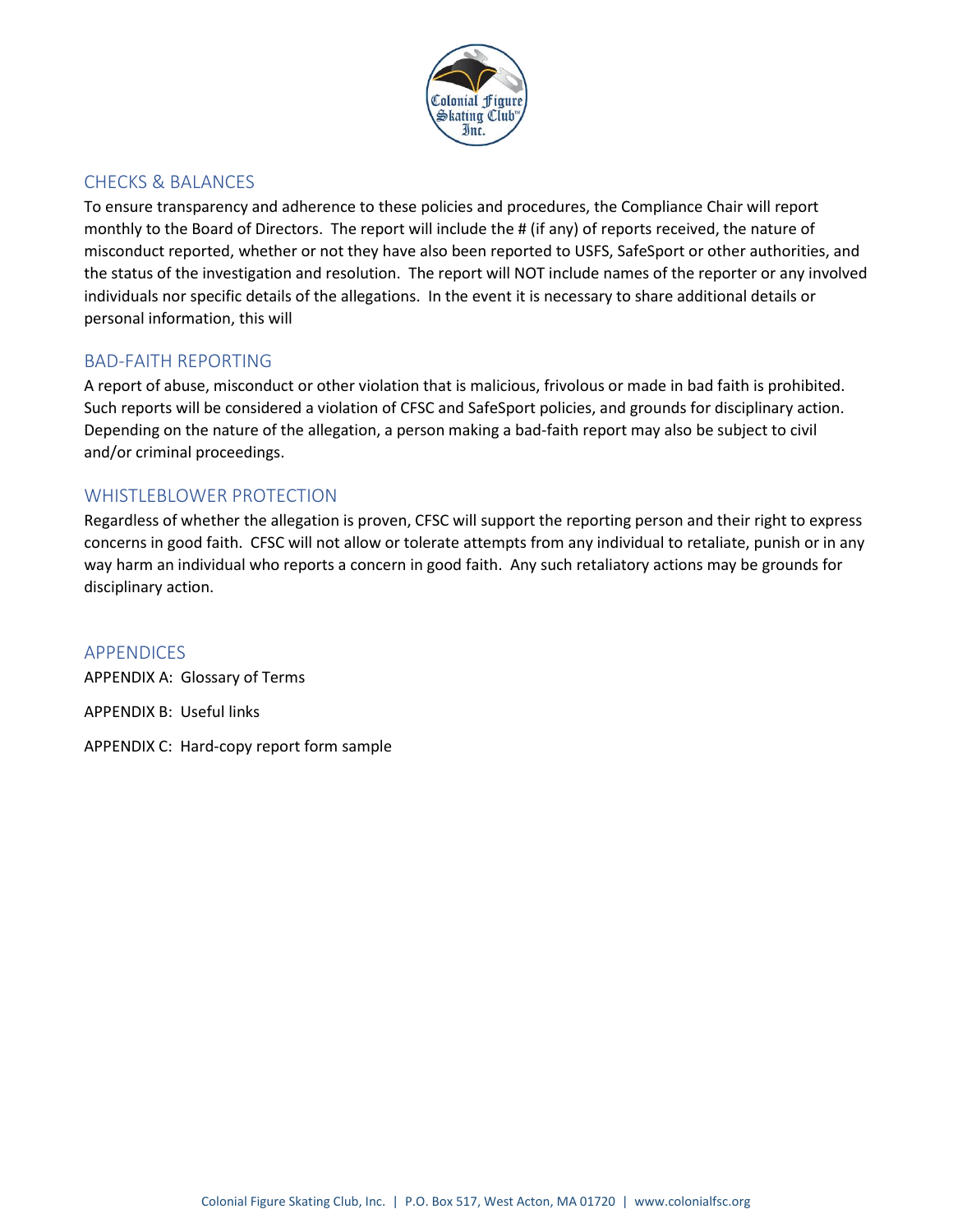

# APPENDIX A Glossary of Terms: Types of Misconduct

Please refer to the [USFS SafeSport Handbook](https://www.usfigureskating.org/sites/default/files/media-files/U.S.%20Figure%20Skating%20SafeSport%20Handbook_2.pdf) for detailed descriptions and examples.

## SEXUAL MISCONDUCT

Sexual misconduct involves any touching or non-touching sexual interaction that is non-consensual or forced, coerced or manipulated, or perpetrated in an aggressive, harassing, exploitative or threatening manner. It also includes any sexual interaction between an Athlete of any age and a Participant with evaluative, direct or indirect authority (called an "imbalance of power"). Any act or conduct described as sexual abuse or misconduct under federal or state law (e.g., sexual abuse, sexual exploitation, rape) qualifies as sexual misconduct.

## PHYSICAL MISCONDUCT

Physical misconduct is physical contact with a Minor Athlete or Participant that intentionally causes or has the potential to cause the Minor Athlete or Participant to sustain bodily harm or personal injury. Physical misconduct may also include intentionally hitting or threatening to hit a Minor Athlete or Participant with objects or sports equipment. Physical misconduct includes providing alcohol to a Minor Athlete or Participant under the age of 21 and providing illegal drugs or non-prescribed medications to an Athlete or Participant. Physical misconduct does not include professionally accepted coaching methods of skill enhancement, physical conditioning, team building, appropriate discipline or improving Athlete performance.

## EMOTIONAL MISCONDUCT

Emotional misconduct involves a pattern of deliberate, non-contact behavior that has the potential to cause emotional or psychological harm to a Minor Athlete or Participant. These behaviors may include verbal acts, physical acts or acts that deny attention or support. Emotional Misconduct is typically perpetuated by a person in a position of authority over a Minor Athlete.

## BULLYING, THREATS AND HARASSMENT

Bullying and threats can be written, verbal, physical or digitally transmitted expressions. Bullying involves an intentional, persistent or repeated pattern of committing or willfully tolerating physical and non-physical behaviors that are intended to cause fear, humiliation, or physical harm in an attempt to socially exclude, diminish, or isolate another person emotionally, physically or sexually. A threat is any intent to physically injure or harm someone.

### HAZING

Hazing includes any conduct that is intimidating, humiliating, offensive or physically harmful that is typically an activity that serves as a condition for joining a group or being socially accepted by a group's members.

## WILLFUL TOLERATION

It is a violation of these SafeSport policies to willfully tolerate any misconduct where an Athlete or Participant observes or otherwise knows of misconduct but takes no action to report it on behalf of the affected Athlete or Participant.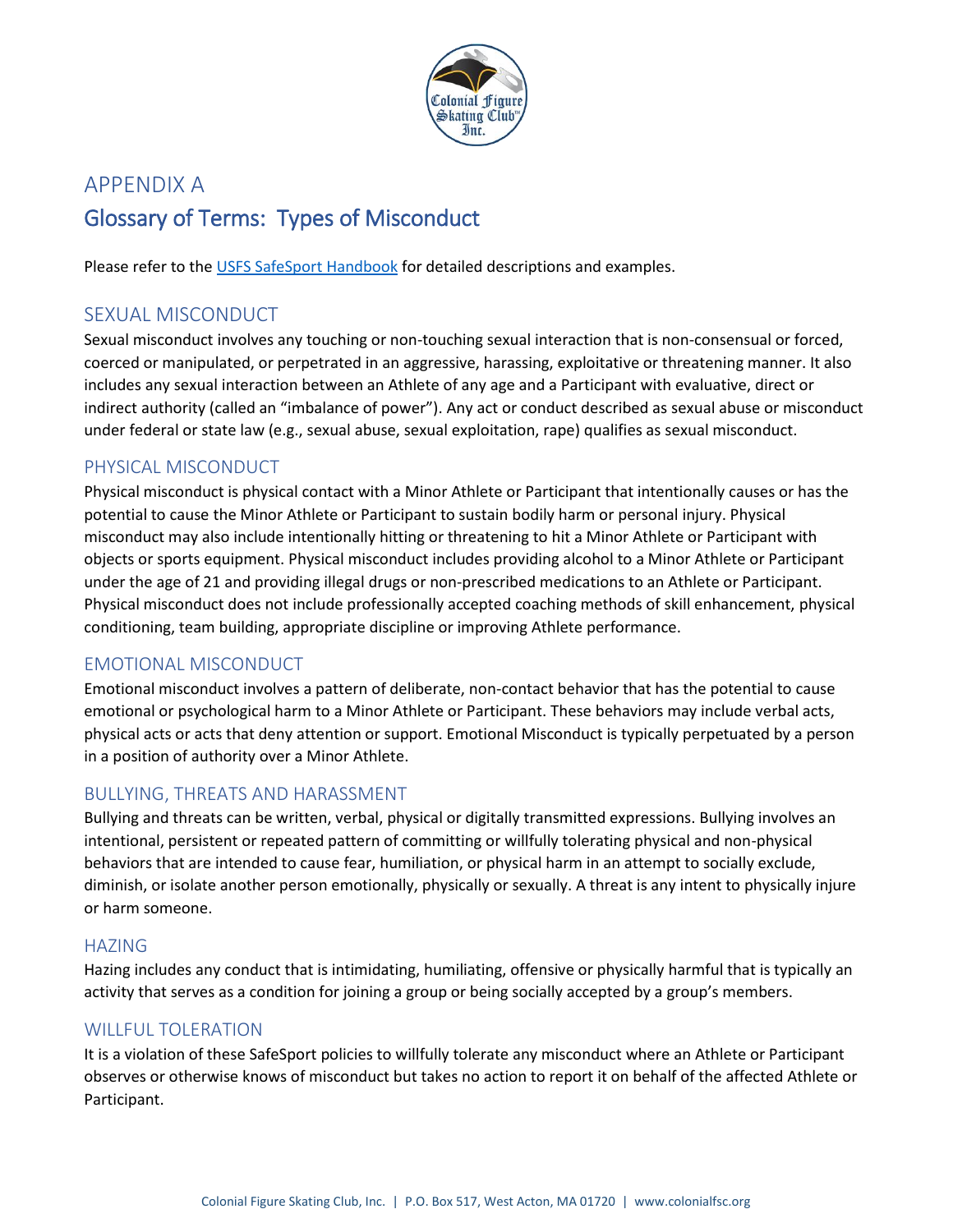

## APPENDIX B Useful Links

U.S. Figure Skating SafeSport Handbook: [https://www.usfigureskating.org/sites/default/files/media](https://www.usfigureskating.org/sites/default/files/media-files/U.S.%20Figure%20Skating%20SafeSport%20Handbook_2.pdf)[files/U.S.%20Figure%20Skating%20SafeSport%20Handbook\\_2.pdf](https://www.usfigureskating.org/sites/default/files/media-files/U.S.%20Figure%20Skating%20SafeSport%20Handbook_2.pdf)

U.S. Figure Skating Report Form: <https://fs11.formsite.com/xUyYPc/bqn02y97u4/index.html>

U.S. Center for SafeSport Report Information: <https://uscenterforsafesport.org/report-a-concern/>

Professional Skaters Association Bylaws and Ethics:<https://skatepsa.com/bylaws-ethics>

Colonial Figure Skating Club Report Form: <https://forms.gle/kQG2mTsHhgDLuWqk7>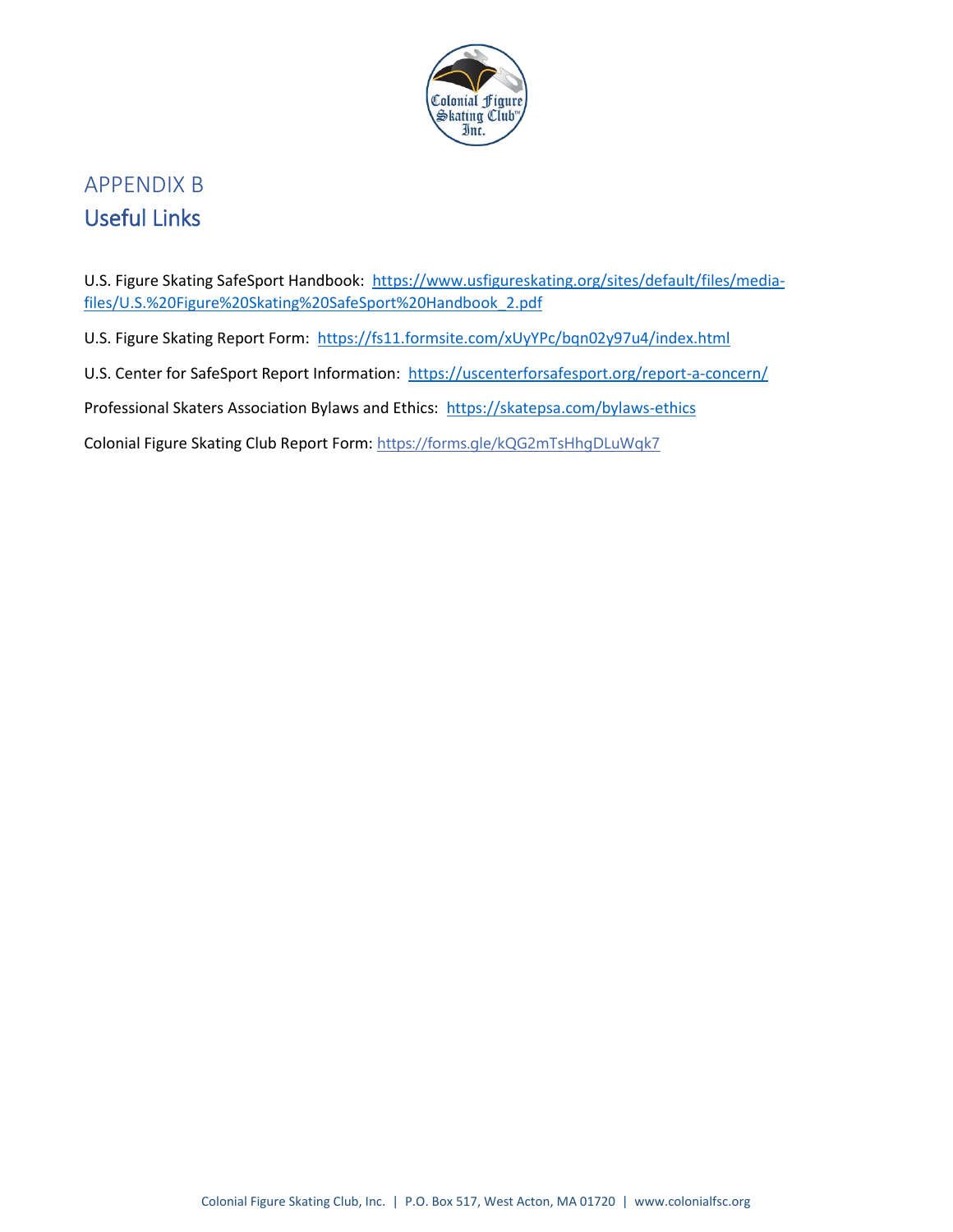

# Appendix C Colonial Figure Skating Club Safety Report

## INCIDENT REPORT

Please provide information about the incident or concern. Providing your name and contact information is not required, but may be helpful to a timely response. If there is a victim (or victims) of misconduct, providing their name and contact information is also helpful.

**What is your first and last name?** 

| How do you want to be contacted? |  |  |
|----------------------------------|--|--|
|----------------------------------|--|--|

\_\_\_\_\_\_\_\_\_\_\_\_\_\_\_\_\_\_\_\_\_\_\_\_\_\_\_\_\_\_\_\_\_\_\_\_\_\_\_\_\_\_\_\_\_\_\_\_\_\_ □Phone □Email

**What is the best phone # or email address to reach you? Is there a particular time of day that is best?**

Please describe the incident and people involved. If you would prefer to receive a phone call instead of completing this form, please simply type, "PLEASE CALL ME." If you do complete the form, helpful information includes: Name of person you are reporting, names of any victims, names of any witnesses, date of incident, what happened, was it a one-time incident or is it ongoing, and if a minor is involved, parent/guardian information you know it.